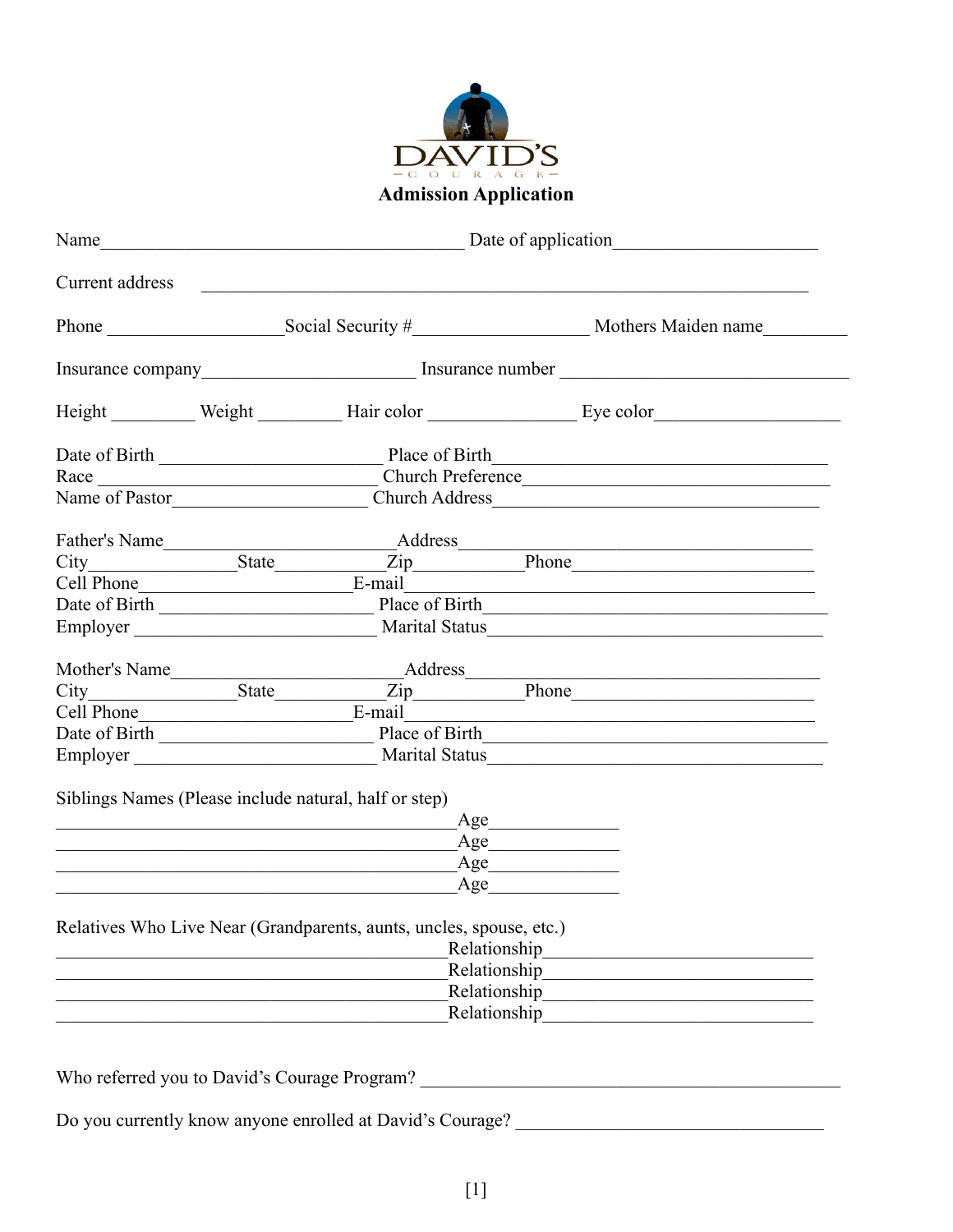## **Psychological Information**

Have you ever received psychological testing or counseling? \_\_\_\_\_\_\_\_\_\_\_\_\_\_\_\_\_\_\_\_\_\_\_\_\_\_\_\_\_\_\_\_\_\_\_\_\_\_\_ If yes, when and with whom \_\_\_\_\_\_\_\_\_\_\_\_\_\_\_\_\_\_\_\_\_\_\_\_\_\_\_\_\_\_\_\_\_\_\_\_\_\_\_\_\_\_\_\_\_\_\_\_\_\_\_\_\_\_\_\_\_\_\_\_\_\_\_\_\_

If a Diagnosis was given, what was it?

Have you ever been hospitalized for psychological or drug/alcohol treatment? \_\_\_\_\_\_\_\_\_\_\_\_\_\_\_\_\_\_\_\_\_\_\_\_\_\_\_\_\_\_\_\_\_ If yes, when and where\_\_\_\_\_\_\_\_\_\_\_\_\_\_\_\_\_\_\_\_\_\_\_\_\_\_\_\_\_\_\_\_\_\_\_\_\_\_\_\_\_\_\_\_\_\_\_\_\_\_\_\_\_\_\_\_\_\_\_\_\_\_\_\_\_\_\_\_\_

What Diagnosis was given at this time? What follow-up treatment was recommended? \_\_\_\_\_\_\_\_\_\_\_\_\_\_\_\_\_\_\_\_\_\_\_\_\_\_\_\_\_\_\_\_\_\_\_\_\_\_\_\_\_\_\_\_\_\_\_\_\_\_ Did you follow through with the recommendations?

\_\_\_\_\_\_\_\_\_\_\_\_\_\_\_\_\_\_\_\_\_\_\_\_\_\_\_\_\_\_\_\_\_\_\_\_\_\_\_\_\_\_\_\_\_\_\_\_\_\_\_\_\_\_\_\_\_\_\_\_\_\_\_\_\_\_\_\_\_\_\_\_\_\_\_\_\_\_\_\_\_\_\_\_\_\_\_\_

# **Family History**

| Last family contact, who and when?<br>Do you have family support?                  |               |  |  |  |
|------------------------------------------------------------------------------------|---------------|--|--|--|
| End results of last family contact?                                                |               |  |  |  |
| Family members with emotional, behavioral, criminal, medical or physical problems; |               |  |  |  |
|                                                                                    | Problems      |  |  |  |
|                                                                                    | Problems      |  |  |  |
| Is there a history of suicide in the family?                                       | If yes, whom? |  |  |  |
| Has someone close to you died in recent years?                                     | If yes, whom? |  |  |  |

### **School Information**

| Last School Attended                                  |                           |  |
|-------------------------------------------------------|---------------------------|--|
| Last Grade Completed                                  | Date                      |  |
| Did you receive an Individual Education Program (IEP) |                           |  |
| How many times have you been arrested?                | How many times in Prison? |  |

#### **Current case and history**

| Do you have a pending case of any kind? Yes No                          |       |        |                   |         |       |            |
|-------------------------------------------------------------------------|-------|--------|-------------------|---------|-------|------------|
| If yes, What?                                                           |       |        |                   |         |       |            |
| If yes, What county and name of attorney?                               |       |        | Phone number      |         |       |            |
| Parole/Probation Officer                                                |       |        |                   | Address |       |            |
| City                                                                    | State |        | $\overline{Z}$ ip |         | Phone |            |
| Cell Phone                                                              |       | E-mail |                   |         |       |            |
| Do you have to register with the Sheriffs office for any past offenses? |       |        |                   |         |       | IF so why? |

# **Medical Information**

Major illnesses, accidents or surgeries\_\_\_\_\_\_\_\_\_\_\_\_\_\_\_\_\_\_\_\_\_\_\_\_\_\_\_\_\_\_\_\_\_\_\_\_\_\_\_\_\_\_\_\_\_\_\_\_\_\_\_\_\_\_\_\_\_

Current Medications/Dosages

Who prescribed the medications?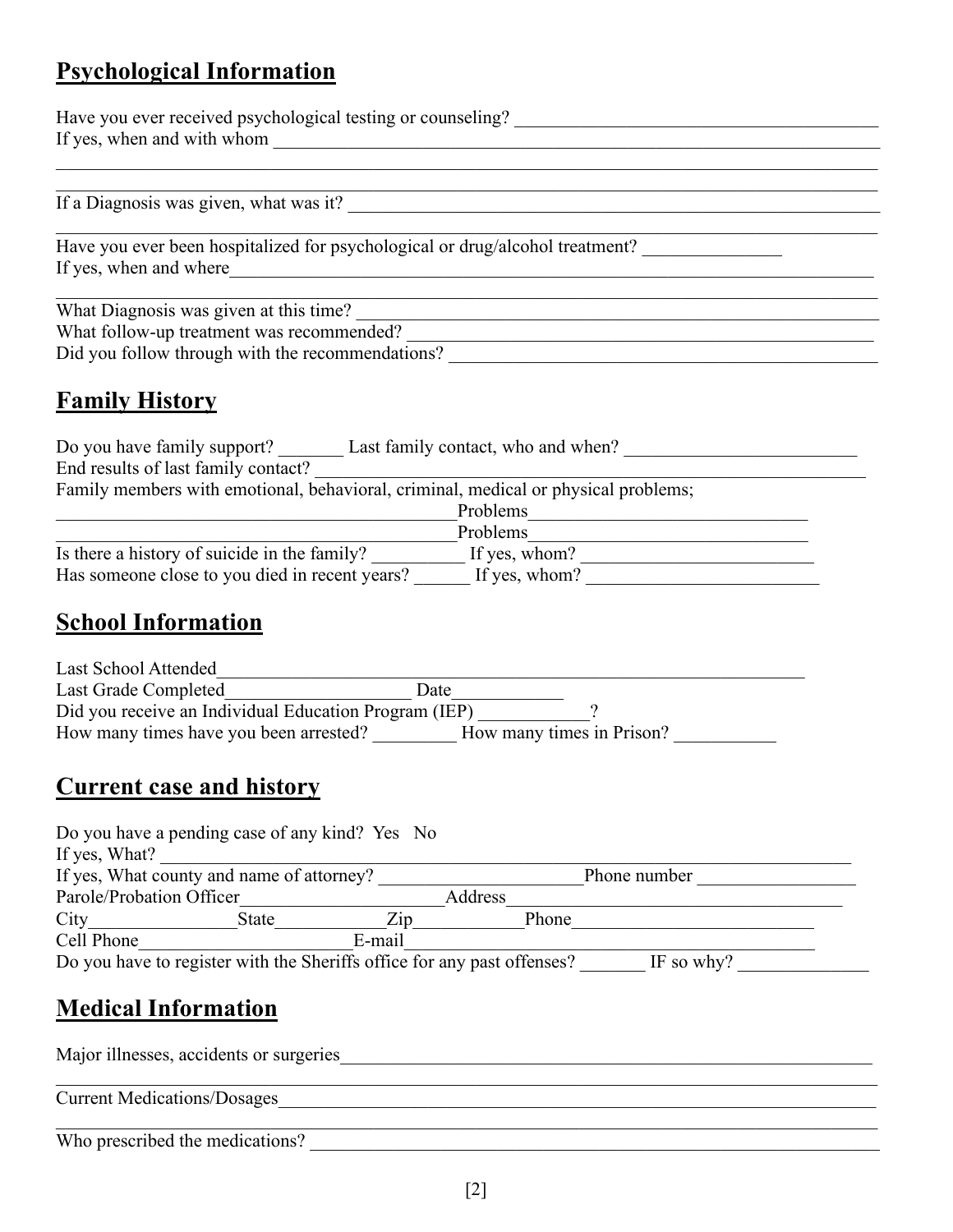# **Developmental History**

| Is there a history of sleepwalking or serious nightmares?         | If yes, which? |
|-------------------------------------------------------------------|----------------|
| Have you been sexually abused? By whom and at what age?           |                |
| Have you ever molested or been accused of molesting someone else? |                |

# **Additional Information**

Have you used alcohol?<br>To what degree? Frequency? Quantity?

| Have you used drugs?                                                   |                                                                                   |  |
|------------------------------------------------------------------------|-----------------------------------------------------------------------------------|--|
|                                                                        |                                                                                   |  |
|                                                                        | Frequency used Age when first started                                             |  |
|                                                                        |                                                                                   |  |
|                                                                        |                                                                                   |  |
|                                                                        |                                                                                   |  |
|                                                                        |                                                                                   |  |
|                                                                        | Longest you have been sober/clean in the last 12 months? ________________________ |  |
| Have you ever attempted suicide?                                       |                                                                                   |  |
|                                                                        |                                                                                   |  |
| Have you ever set fires?                                               |                                                                                   |  |
|                                                                        |                                                                                   |  |
| Have you been physically abused?                                       |                                                                                   |  |
|                                                                        | If yes, give details                                                              |  |
| Have you been emotionally abused?                                      | If yes, give details                                                              |  |
|                                                                        |                                                                                   |  |
|                                                                        | Have you ever been charged with sexual perpetration?                              |  |
|                                                                        |                                                                                   |  |
| Have you ever been convicted of a violent offense?                     |                                                                                   |  |
|                                                                        |                                                                                   |  |
| Have you been physically violent?                                      |                                                                                   |  |
| If yes, give details (violent towards people, property, animals, etc.) |                                                                                   |  |
|                                                                        |                                                                                   |  |